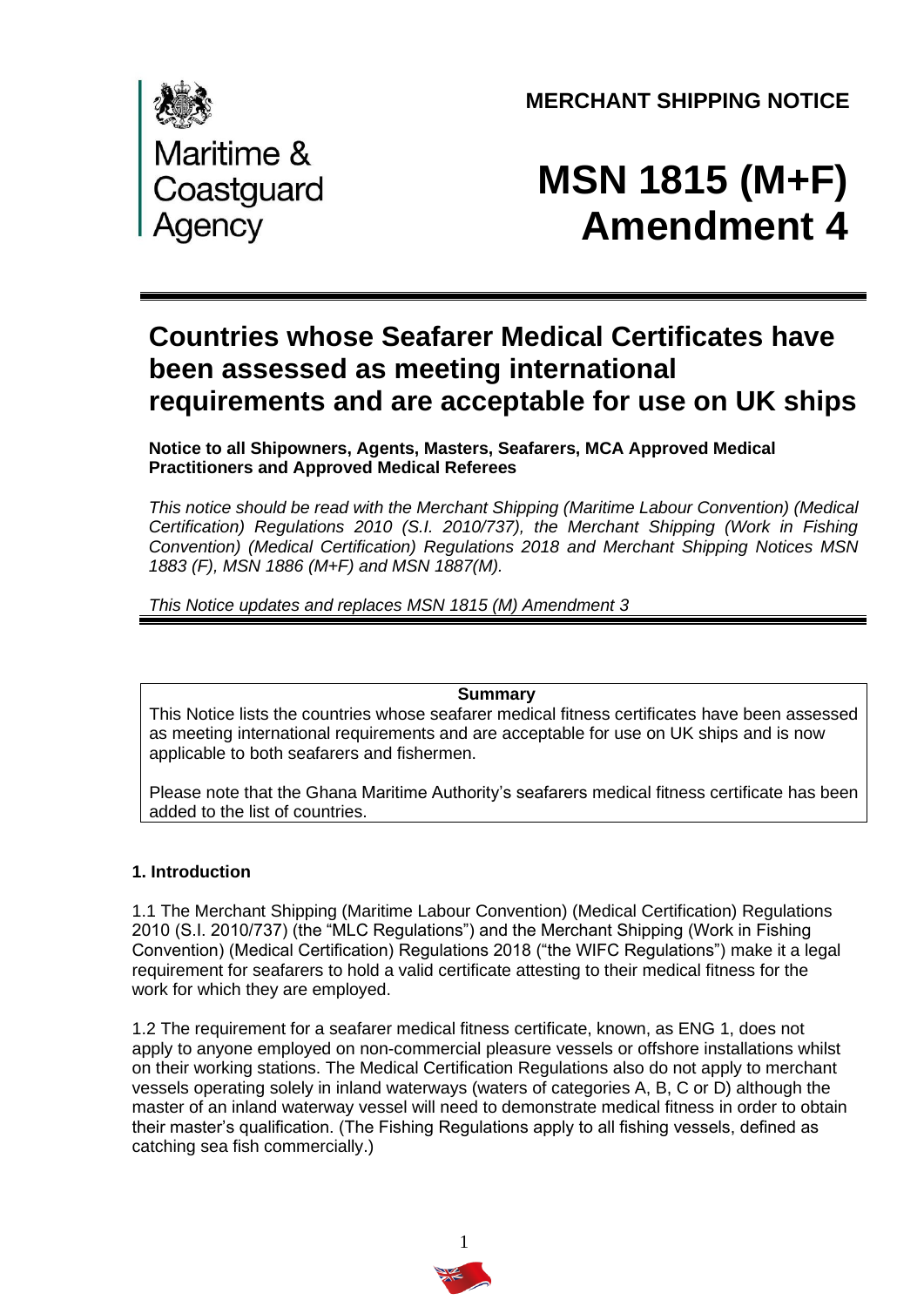## **2. Acceptable Medical Fitness Certificate**

2.1 The following certificates are acceptable for those working on United Kingdom vessels:

(a) a UK seafarer medical fitness certificate, an ENG 1, issued in accordance with the provisions of the MLC Regulations or the WIFC Regulations, by an MCA Approved Doctor listed on GOV.UK

(b) a valid national seafarer medical certificate issued in accordance with requirements of the Maritime Authority of any country listed in Annex 1 of this Notice. The certificate is one which normally is issued to a national of that country, by a Doctor approved by the Maritime Authority of that country, wherever they may be located. It **does not** entitle these doctors to issue the UK ENG 1 medical fitness certificate.

2.2 In order to obtain a certificate from one of the countries listed in Annex 1, the Maritime Authority of the respective country should be contacted, to direct the seafarer to a doctor authorised by their authority to conduct seafarer medical examinations.

2.3 As a standard for working on a UK vessel, it is expected that the medical certificate has an English translation, in order for the Master of the vessel and/or any Surveyor/Inspector who may wish to check the medical certificate to identify any restrictions to the duties for the voyage for which they are embarked.

2.4 Further countries may be added to the list when their standards have been assessed for equivalency.

#### **More Information**

| Seafarer Safety and Health Branch<br>Maritime and Coastguard Agency<br>Bay 2/19<br><b>Spring Place</b><br>105 Commercial Road<br>Southampton<br>SO15 1EG |                                                                                                           |
|----------------------------------------------------------------------------------------------------------------------------------------------------------|-----------------------------------------------------------------------------------------------------------|
| Tel:<br>e-mail:                                                                                                                                          | +44 (0) 203 8172835<br>seafarer.sh@mcga.gov.uk                                                            |
| Website Address:                                                                                                                                         | www.gov.uk/government/organisations/maritime-and-coastguard-agency                                        |
| <b>General Enquiries:</b>                                                                                                                                | infoline@mcga.gov.uk                                                                                      |
| Published:                                                                                                                                               | October 2020<br>Please note that all addresses and<br>telephone numbers are correct at time of publishing |

© Crown Copyright 2020

#### *. Safer Lives, Safer Ships, Cleaner Seas*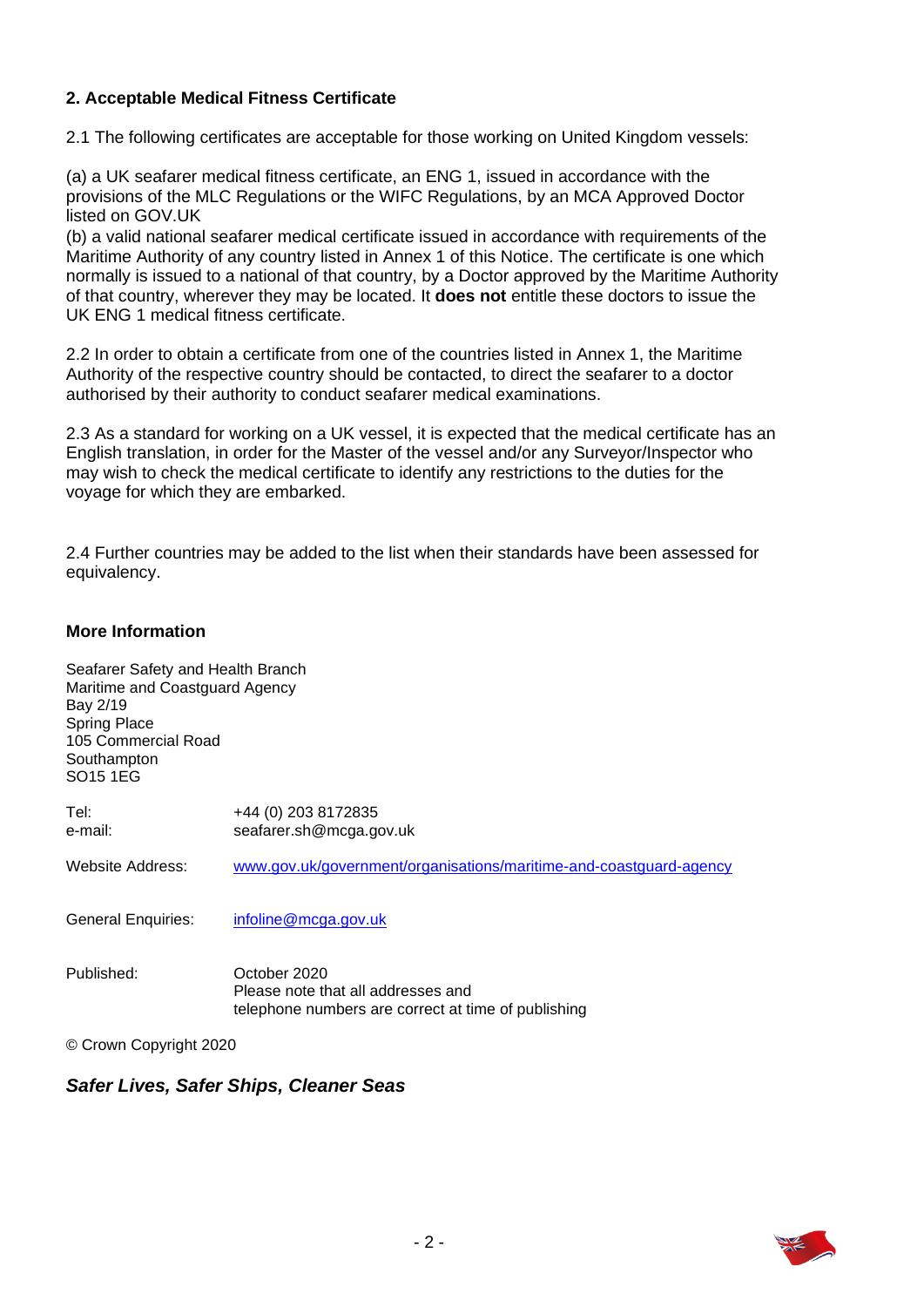#### **Countries whose Seafarer Medical Certificates have been assessed as meeting international requirements and are acceptable for use on UK ships**

 The following are the countries whose national seafarer medical have been assessed as meeting international requirements and are acceptable for use on UK ships instead of an ENG 1 Seafarer Medical Fitness Certificate. It **does not** authorise doctors from these countries to issue ENG 1 seafarer medical fitness certificates.

| <b>European Union and European Economic</b><br><b>States</b> | <b>Rest of the World</b> |
|--------------------------------------------------------------|--------------------------|
|                                                              |                          |
| Belgium                                                      | Australia                |
| Bermuda (Note 1)                                             | Canada                   |
| <b>Bulgaria</b>                                              | Ghana                    |
| China                                                        | Hong Kong                |
| Croatia                                                      | India                    |
| Cyprus                                                       | Jamaica                  |
| <b>Czech Republic</b>                                        | <b>Mauritius</b>         |
| Denmark (Note 2)                                             | New Zealand              |
| Estonia                                                      | Pakistan                 |
| Finland                                                      | South Africa             |
| France                                                       | Sri Lanka                |
| Germany                                                      | Ukraine                  |
| Greece                                                       |                          |
| Hungary                                                      |                          |
| Iceland                                                      |                          |
| Ireland                                                      |                          |
| Italy                                                        |                          |
| Latvia                                                       |                          |
| Lithuania                                                    |                          |
| Luxembourg                                                   |                          |
| Malta (Note 3)                                               |                          |
| <b>Netherlands</b>                                           |                          |
| Norway                                                       |                          |
| Poland                                                       |                          |
| Portugal                                                     |                          |
| Romania                                                      |                          |
| Slovakia                                                     |                          |
| Slovenia                                                     |                          |
| Spain                                                        |                          |
| Sweden                                                       |                          |

 Please note that the administrations of Austria and Luxembourg do not appear in the list of EU countries, as they have informed the MCA that they do not have seafarer medical examination systems.

#### **Notes:**

1. The Bermuda Maritime Authority seafarer medical certificate is only acceptable if issued by a doctor appointed for Carnival UK or Princess Cruises. Medical certificates issued by these doctors are valid until expiry/unless otherwise invalidated even if the seafarer leaves the company.